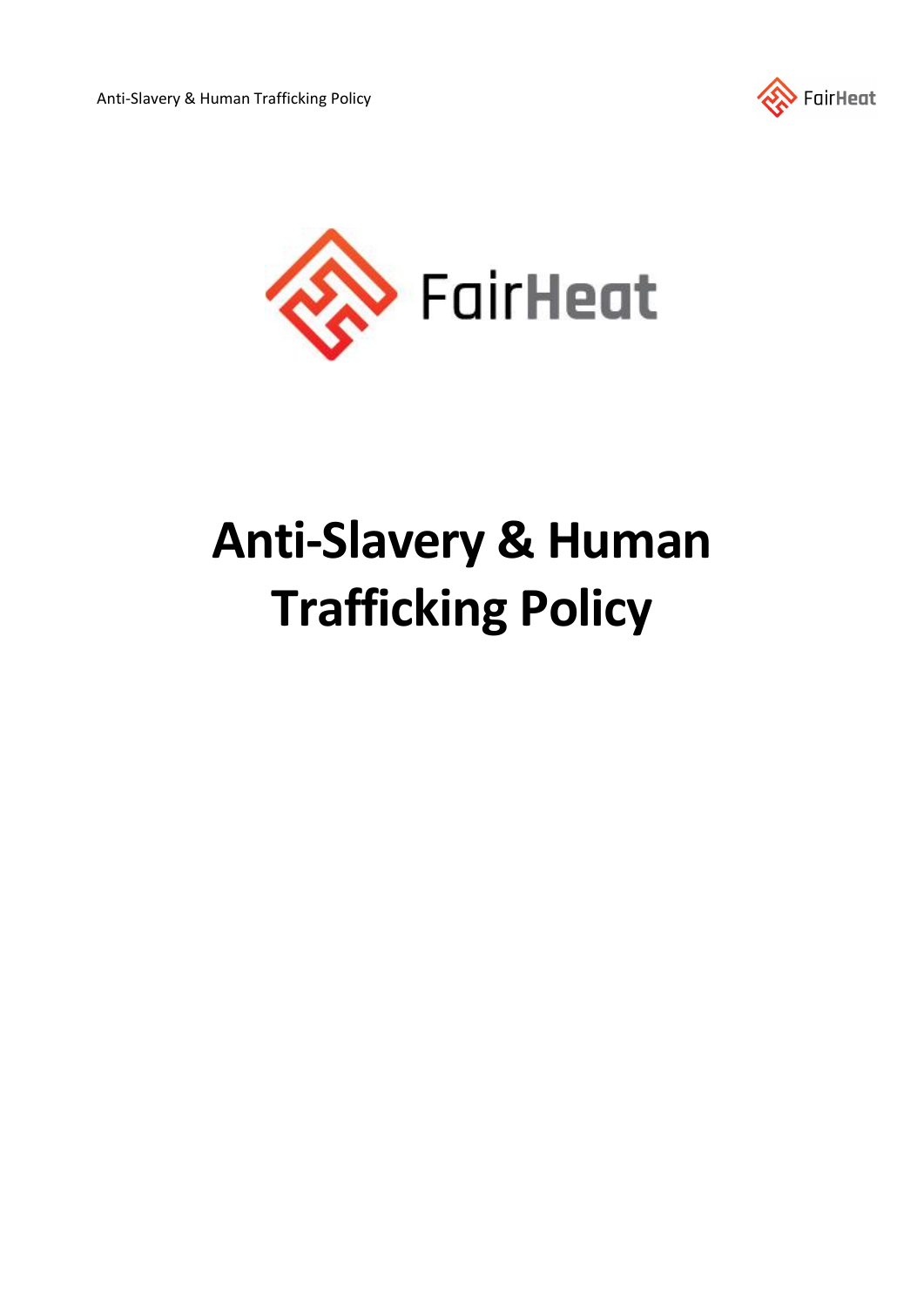

# Anti-Slavery & Human Trafficking Policy

| <b>Issue Version</b> | <b>Issue Date</b>   | <b>Review Date</b>               | <b>Signed: Gareth Jones, MD</b> |
|----------------------|---------------------|----------------------------------|---------------------------------|
| 2018.1.0             | $1st$ December 2018 | By 1 <sup>st</sup> December 2019 |                                 |
| 2019.2.0             | $1st$ April 2019    | $1st$ April 2020                 |                                 |
| 2021.3.0             | 11 March 2021       | 11 March 2022                    |                                 |
|                      |                     |                                  | Aprett for                      |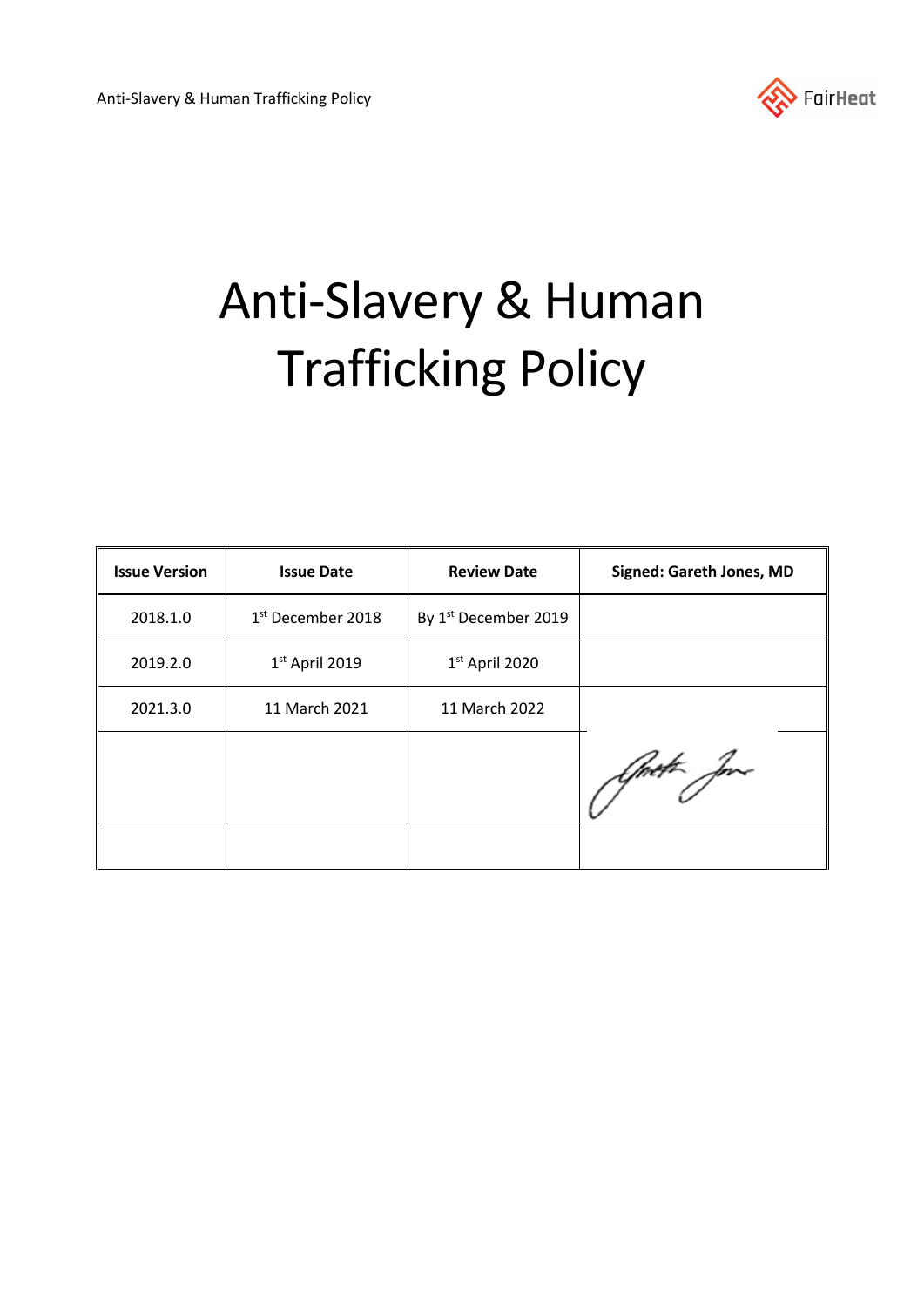

### **ANTI-SLAVERY AND HUMAN TRAFFICKING POLICY**

#### *Policy statement*

Modern slavery is a crime resulting in an abhorrent abuse of the human rights of vulnerable workers. It can take various forms, such as slavery, servitude, forced or compulsory labour and human trafficking. The Company has a zero tolerance approach to modern slavery and is committed to acting ethically and with integrity and transparency in all of its business dealings and relationships and to implementing and enforcing effective systems and controls to ensure that modern slavery and human trafficking are not taking place anywhere within either its own business or in any of its supply chains, consistent with its obligations under the Modern Slavery Act 2015. The Company also expects the same high standards from all of its suppliers, contractors and other business partners and, as part of its contracting processes, it includes specific prohibitions against the use of modern slavery and expects that its suppliers will in turn hold their own suppliers to the same standards.

Identifying potential victims of modern slavery can be a challenge because the crime can manifest itself in many different ways. There is a spectrum of abuse and it is not always clear at what point, for example, poor working practices and lack of health and safety awareness have become instances of human trafficking, slavery or forced labour in a work environment. In addition, some suppliers may go to great lengths to hide the fact that they are using slave labour. However, the Company accepts that it has a responsibility through its due diligence processes to ensure that workers are not being exploited, that they are safe, and that relevant employment, health and safety and human rights laws and standards are being adhered to, including freedom of movement and communications.

The following are all prohibited and are areas that staff need to be aware of and alert to occurrences of:

- Freedom of workers to terminate employment
- Freedom of movement and association
- Child labour
- Threats of violence, harassment and intimidation
- Confiscation of workers' original identification documents
- Compulsory overtime
- Discrimination

This policy applies to all individuals working for the Company or on the Company's behalf in any capacity, including employees, directors, officers, agency workers, volunteers, agents, contractors, consultants and business partners.

#### *Responsibility for the policy*

The Managing Director has overall responsibility for ensuring that this policy complies with the Company's legal and ethical obligations.

The Office Manager has day-to-day responsibility for implementing this policy, monitoring its use and effectiveness and auditing internal control systems and policies and procedures to ensure they are effective in preventing or remediating the risk of modern slavery. They are also responsible for investigating allegations of modern slavery in the Company's business or supply chains.

Line managers are responsible for ensuring that those reporting to them understand and comply with this policy.